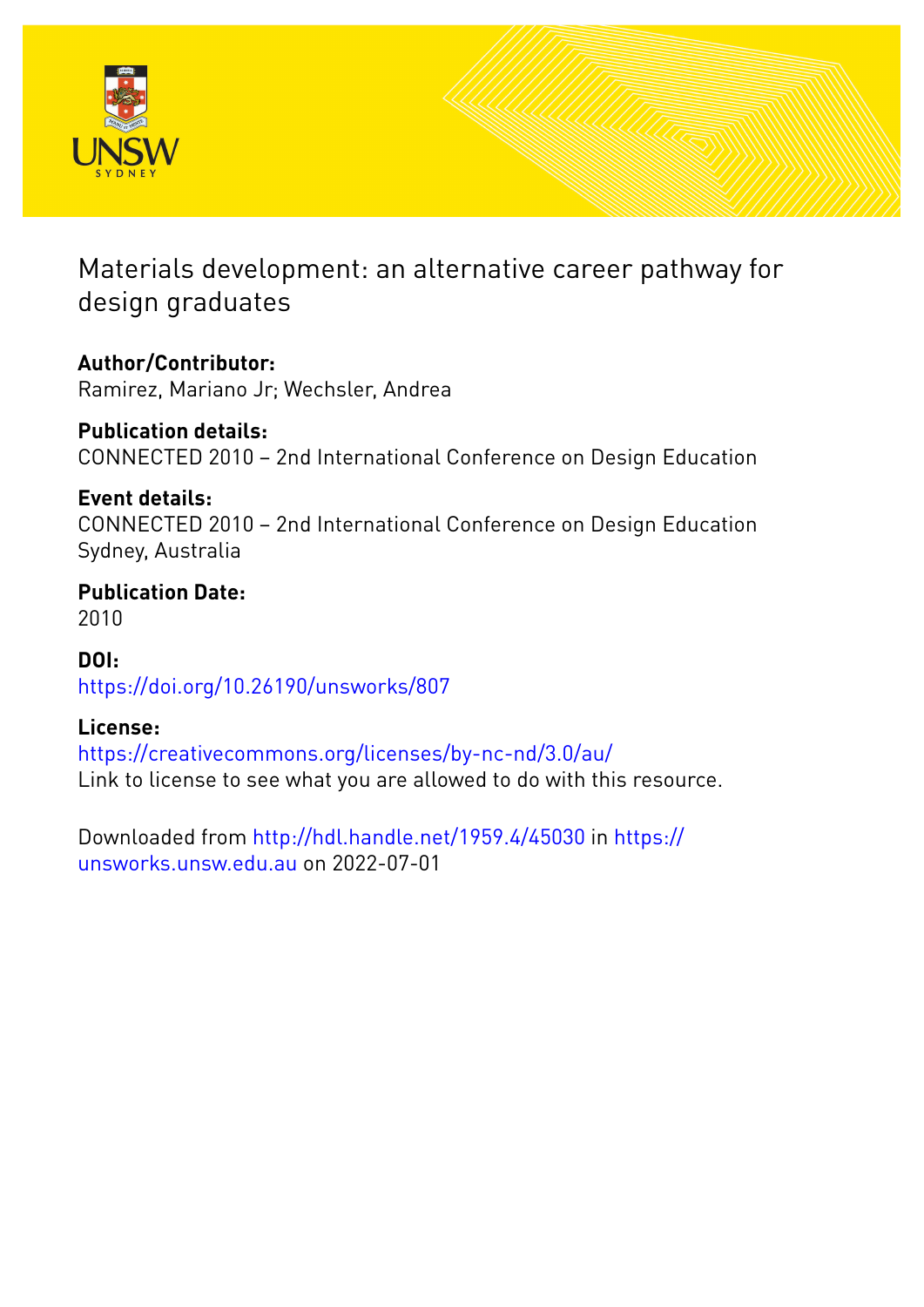## Materials Development: An Alternative Career Pathway for Design Graduates

Mariano Ramirez Jr & Andrea Wechsler University of New South Wales, Sydney, Australia

#### KEYWORDS: MATERIALS INNOVATION, DESIGN EDUCATION

#### ABSTRACT

 Prescribing materials for manufacturing a designed object has always been part of the industrial designer's palette of skills and knowledge areas. While the typical approach would be for designers to specify commercially available materials during the product development process, the development of novel raw materials, particularly "sustainable" ones, has become another avenue of activity for industrial design graduates in recent decades.

 The strong link in materials innovation that exists between industrial design practitioners and materials development technologists is confirmed by the emergence of various organizations and resource centers dedicated to this pursuit, such as the Materials and Design Exchange and Material ConneXion. Many "designerly" books and magazines have also recently surfaced to inform and inspire product creators on material-intensive manufacturing innovations. A couple of international competitions have also been organized to challenge design professionals and students to creatively fashion consumer goods from innovative or sustainable materials.

 This paper catalogues various educational activities in some universities around the world, where industrial design students have been actively engaged in the exploration of new material resources that could be considered for product development. Cases include undergraduate design projects on prototyping experimental materials and product proposals from those materials; a highly successful partnership of design graduates who invented an organic binding and insulation material while working in a university incubation centre; and an interdisciplinary master's degree in design and engineering with a materials specialization.

 Furthermore, the material development work done by industrial design practitioners in design workshops and research laboratories are also reported on, and this supports the proposition that working on new sustainable materials can provide an alternative career path for graduates of industrial design degree programs.

#### INTRODUCTION

"Materials are the stuff of design", writes Ashby & Johnson (2002). Indeed novel materials have a highly significant role in innovative product design and development, and thus courses in materials and manufacturing are core standards in every industrial design curriculum.

Industrial designers work with material technologists in various ways. Typically in response to a conventional product development brief designers would refer to a material selection handbook, or seek assistance from technologists in prescribing the most appropriate material or process. Sometimes a new material has been developed or commercialized and the industrial designer is called in to ideate product applications. Nowadays, it would not be uncommon to see that industrial designers themselves are the ones deeply involved in innovative material origination and experimentation, building up a working knowledge and understanding of the aesthetic, behavioral, emotional and sensory properties of materials (Williams, 2007). This last strategic role is the focus of this paper.

#### I. RESOURCES FOR INSPIRING MATERIALS IN DESIGN

Recent decades has seen an accelerated growth in the number of knowledge centers that are forging connections and communications between the materials and design communities, and that are inspiring designers to create even more fascinating innovations. Material ConneXion is the world's largest global resource of new materials; its physical libraries in New York, Cologne, Bangkok, Daegu and Milan have 4,500 samples of innovative and sustainable materials and processes, accessible to member designers and corporations. This resource allows designers to fully understand a material's potentials and limitations for their specific creative applications (Beylerian *et al*, 2005). Figure 1 shows other online resources and information platforms that help industrial designers find the right materials and processes for their projects.



Figure 1. Online resources for materials and design.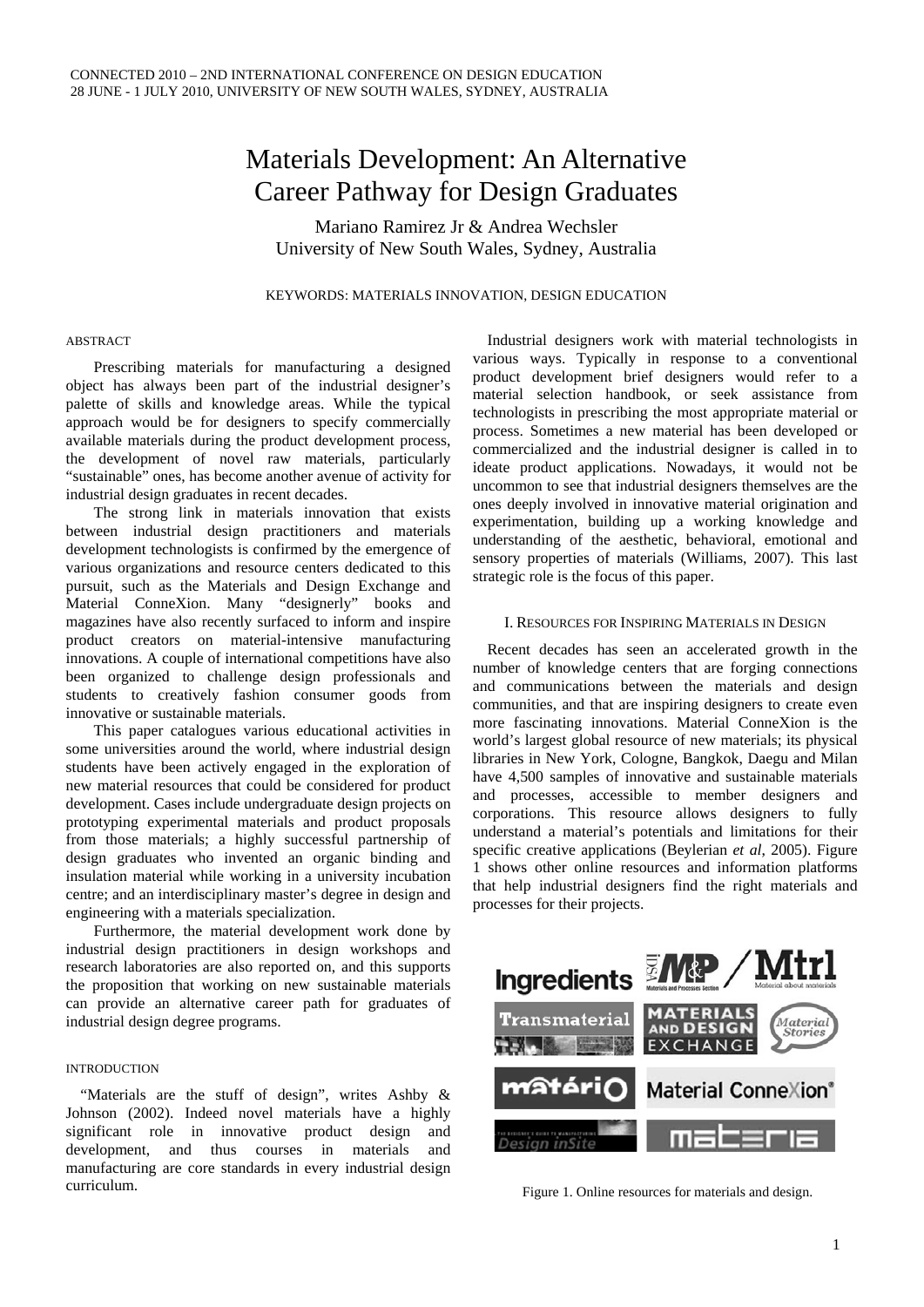There are two large professional societies which promote the materials and design junction: MADE and ASM/Mtrl. MADE is the Materials and Design Exchange, which publishes a free magazine thrice a year for the design and materials communities. A program of the Materials Knowledge Transfer Network (KTN), MADE is a partnership between the UK Design Council, the Institute of Materials, Minerals and Mining (IOM3), the Institution of Engineering Designers, and the Royal College of Art. MADE has a material resource centre in London, and delivers free workshops on material innovations for the design community (Williams, 2007). On the other hand ASM/Mtrl is the Materials Information Society, providing industrial design professionals with authoritative databases, expert perspectives, and workshops and updates on materials innovation. Formerly the American Society of Metals, the organization expanded its geographic and material scope when it rebranded itself to ASM International.

Aside from resource centers and websites, another avenue which could excite designers to participate in materials development are "designerly" competitions which award creative material and process innovations. One of these is "Composites on Tour" [\(www.compositesontour.be\)](http://www.compositesontour.be/) a travelling exhibition and international design competition series funded by the European Commission to raise public awareness about composite materials and their applications. The competition ran in 2002 and 2007 and was open to both design students and professionals, and called for technologically and artistically innovative consumer goods which use fiber-reinforced polymers in an intelligent and highly effective manner. Another competition is the  $\epsilon$ 15,000 Doen Materiaals Prijs 2009 ([www.doen-materiaalprijs.nl](http://www.doen-materiaalprijs.nl/)) which invited Dutch fine artists and designers to come up with sustainable designs that combine innovative materials with style, beauty and functionality. Among the entries are a chair from sugar-beet waste, "wood" made out of newspapers, and a bird house of fallen autumn leaves.

The constant stream of new designerly references on emergent materials will no doubt inspire designers to consider materials innovation as an interesting area to contribute their creative talents to. In the last decade the following have been published: Transmaterial in 3 volumes (Brownell, 2010), the multi-volume handbook series on manufacturing and Materials for Inspirational Design (Lefteri, 2006; 2007), the Materiology manual (Kula & Ternaux, 2009), the Materials and Design selection guide (Ashby & Johnson, 2002), and the encyclopedia-like Manufacturing Processes for Design Professionals (Thompson, 2007).

Finally, industry expositions, conferences and workshops provide regular avenues for creative professionals to showcase their works as well as get inspired by the latest material discoveries. The MaterialXperience yearly trade shows in various cities in the Netherlands is a free "inspirational event where contact, atmosphere and experience by stimulating all the senses is the central focus" ([www.materialexperience.com\)](http://www.materialexperience.com/). Aside from being a meeting place for designers and manufacturers it is also a lecture venue for speakers worldwide to share their work on materials.

#### II. UNIVERSITY & INDUSTRY PROGRAMS IN MATERIALS & DESIGN

As previously stated, the study of materials and processes is standard in the curricula of all industrial design degrees. We were interested to find out if there are specialist degrees on "materials and design" for people who want to make a career out of this area. We came across some interesting educational approaches in covering this subject.

#### *A. Politecnico di Milano*

The design, mechanical engineering and materials engineering departments of the Politecnico di Milano in Italy joined forces to offer a two-year Interdisciplinary MSc (*Laurea Magistrale*) in Design & Engineering. "Materials" is one of the specializations of this combined degree; in this stream professional designers are trained with specific competencies in materials and surfaces, thus integrating the "technical-engineering" culture with the design culture. The course entails manipulating all perceptive and sensorial aspects of materials and understanding the interaction between materials and the environment.

#### *B. Rensselaer Polytechnic Institute*

A dual undergraduate major in Product Design and Innovation (PDI) is offered by the Schools of Engineering, Architecture, and Humanities, Arts, and Social Sciences at the Rensselaer Polytechnic Institute in Troy, New York. The program allows students to combine a BSc degree in Design, Innovation, and Society with a BSc in a technical field such as mechanical engineering, computer science, or management. The PDI degree includes a class called the "Inventor's Studio", which offers students hands-on experiences with the process of developing a commercially viable product and patenting it. Two of the most successful students of this course are Eben Bayer and Gavin McIntyre, who developed a material known as Greensulate™. This material is a renewable, compostable, biodegradable and organic thermal insulator and packaging medium grown from seed husks and mushroom roots. The university also operates the Rensselaer Technology Park, a business incubator for technology ventures focused on the interface between industry and education. Bayer and McIntyre began their startup company in this incubator (Ecovative Design [www.ecovativedesign.com](http://www.ecovativedesign.com/)) and has since won many international prizes, accolades and research grants for Greensulate.

#### *C. Innventia*

Formed by the merger of STFI (Swedish Test Fiber Institute) and Packforsk (Swedish Packaging Research Institute), Innventia AB ([www.inventia.com](http://www.inventia.com/)) is now a world leader in the research and development of biomaterials. One of the ongoing projects of this academic research institute is exploring renewable material design, using a hierarchic design approach where the design perspective influences the entire materials development process. Innventia's ability to develop innovative, fiber-based products and materials is enhanced by its collaborations with the Konstfack University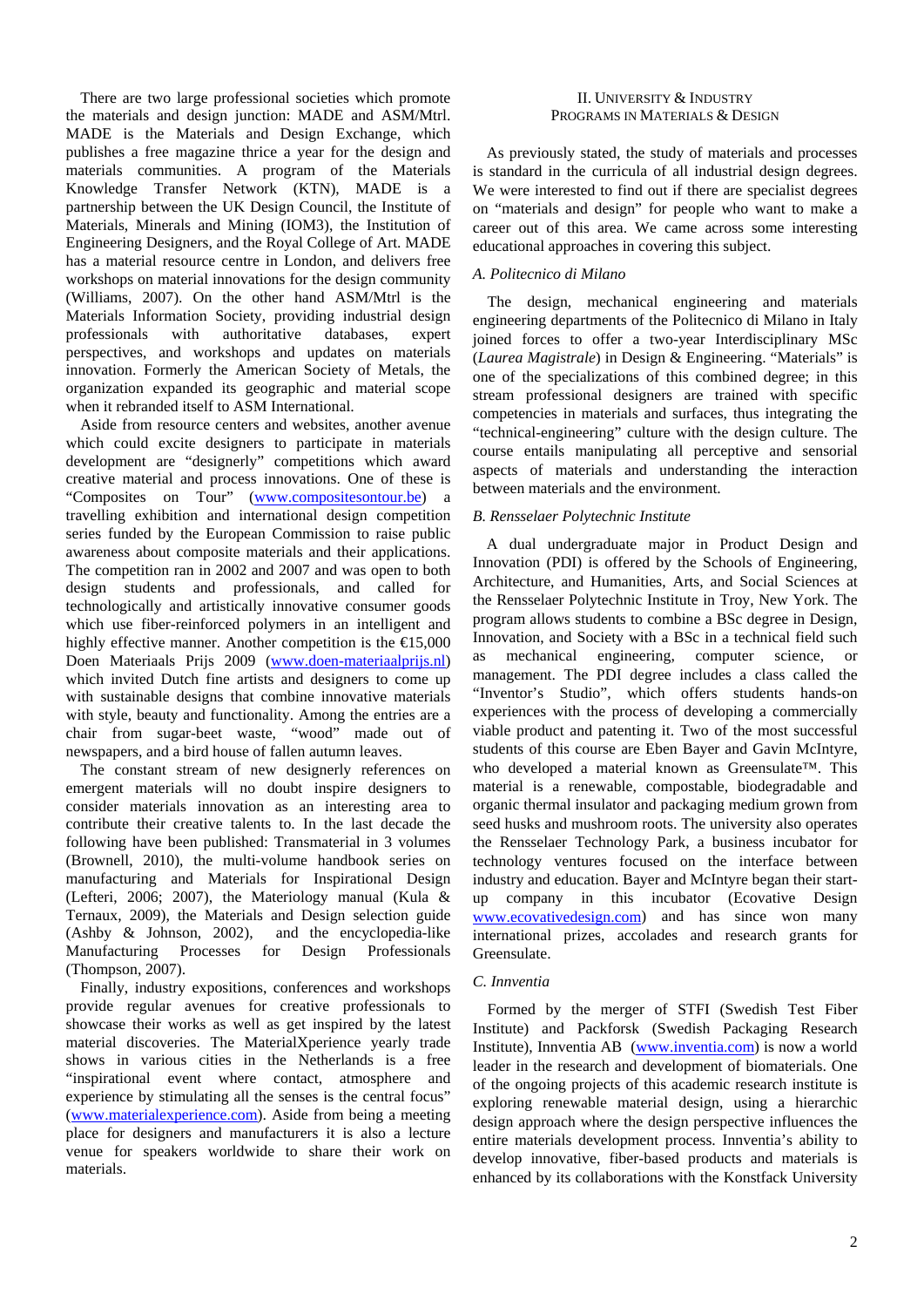College of Arts Crafts and Design, the KTH Royal Institute of Technology, the Luleå University of Technology, and the École Polytechnique Fédérale de Lausanne. Two of the results of this industry-academe collaboration is the Kofesen, a solid composite of molded cellulose fiber pulp and polylactide; and a mechano-active paper capable of moving and altering its shape in response to stimuli (Innventia, 2009). Other collaborative results between Konstfack students and Innventia were shown in the "Out of the Woods" exhibition in the 2007 Milan Furniture Fair.

The Kofesen material was expanded by Joakim Nygren, a KTH MSc Engineering student for his thesis, which investigated the communication and collaboration facilitation between designers and engineers. Nygren collaborated with the Swedish design consultancy Claesson Kovisto Rune, Södra Pulp Labs and Innventia to come up with Parupu, a child's chair made from DuraPulp + biodegradable plastic.

#### *D. Universidad del Bío-Bío*

The Composites Material Laboratory at the University of Bío-Bío in Chile works on the analysis, testing and technology development for the production of panel boards and adhesives. Several undergraduate industrial design students have been using this facility for their thesis projects. These include interior panels made from particle boards from underutilized South American bamboos; and modular playground equipment from extruded and pressed composites of pine wood flour and polypropylene (Wechsler, 2004). After these experiences the laboratory continued working with industrial designers, including a research project on developing door and window frames from wood plastic composites.

In spite of our best efforts, our search for a current university program that produces graduates with a combined specialization in both materials technology and product design has not been successful. What we found were an interdisciplinary postgraduate degree that offered a materials stream and mostly undergraduate design projects that involved intensive collaboration with technical research laboratories in university engineering departments or industrial technology research institutes. The cooperation between designers and engineers in these interdisciplinary endeavors has often been reported as being productive, horizon-broadening, and valuable. The unavailability of a combined degree in industrial design and materials, and the apparent demand for such as specialism or research area, presents an opportunity that creative and technical education institutions can tap into.

#### III. DESIGNER EFFORTS IN MATERIAL INNOVATION

There is a growing body of work among designers who are eager to contribute to new material development. Typical approaches include the creation of new composite materials for their product development; novel applications of existing materials; and modifying materials to obtain desired properties.

#### *A. Philippe Starck*

Probably the best known designer in the New Design style, Philippe Starck ([www.starck.com\)](http://www.starck.com/) is an interior and product design graduate of the École Nissim de Camondo in Paris. His streamlined and organically styled products and furnishings are often produced with unusual combinations of materials, such as glass and stone, plush fabric and chrome. One of his material explorations resulted in the external housing of his 1994 Jim Nature Portable Television, manufactured by Thompson Consumer Electronics for Saba France. Molded from wood powder impregnated with formalin-free glues, the design proves that it is possible for a inferior and traditionally discarded materials to have a strong aesthetic appeal (Starck & Philippi, 2000).

#### *B. Marc Harrison*

Australian product designer Marc Harrison developed the material "Husque" [\(www.husque.com\)](http://www.husque.com/) from scrapped macadamia nut shells (Australia is the world's biggest macadamia producer). After the nut kernels are removed, he mills the shells into fine particles, melds them with a polymer to form a Bakelite-like composite that is molded into bowls and trays. Each Husque item is hand finished by mirror polishing the colored glaze and hand rubbing with macadamia oil to a satin finish (Cochrane, 2007). Husque has been featured in many industrial design books, magazines and exhibitions around the world, and is sold in gift shops internationally.

#### *C. Nick Rawcliffe*

Armed with an MA in Industrial Design Engineering from the Royal College of Art, Nick Rawcliffe founded Raw Studio [\(www.rawstudio.co.uk\)](http://www.rawstudio.co.uk/) and started experimenting with artificial and natural resins, fibers and fillers for furniture. He created a coffee table from recycled coffee grounds cast with resin. This work has been featured in many design magazines.

#### *D. Alberto Lievore*

In 1993 Argentine architect Alberto Lievore designed a chair molded out of "Maderón" ([www.maderon.com\)](http://www.maderon.com/), a composite manufactured by the Spanish company Indartu from waste almond shells and natural resins. The material is wood-like yet plastic-like, waterproof, heat-resistant, and – as Spain is the second largest producer of almonds in the world – a logical and sustainable development.

#### *E. Marcel Wanders*

A product design graduate of the ArtEZ Institute of the Arts in Arnhem, Marcel Wanders [\(www.marcelwanders.com\)](http://www.marcelwanders.com/) is celebrated for fusing cuttingedge technology with his conceptual visions for quirky and witty products. An example of this is his 1996 Knotted Chair, which he produced for Droog Design, the influential Dutch design collective. This iconic chair is made of resin-stiffened carbon-fiber ropes executed in macramé; limited copies are now displayed in art museum collections around the world. This technique was replicated in the 2002 Crochet Table and the 2006 Crochet Chair, both made of hand crocheted cotton